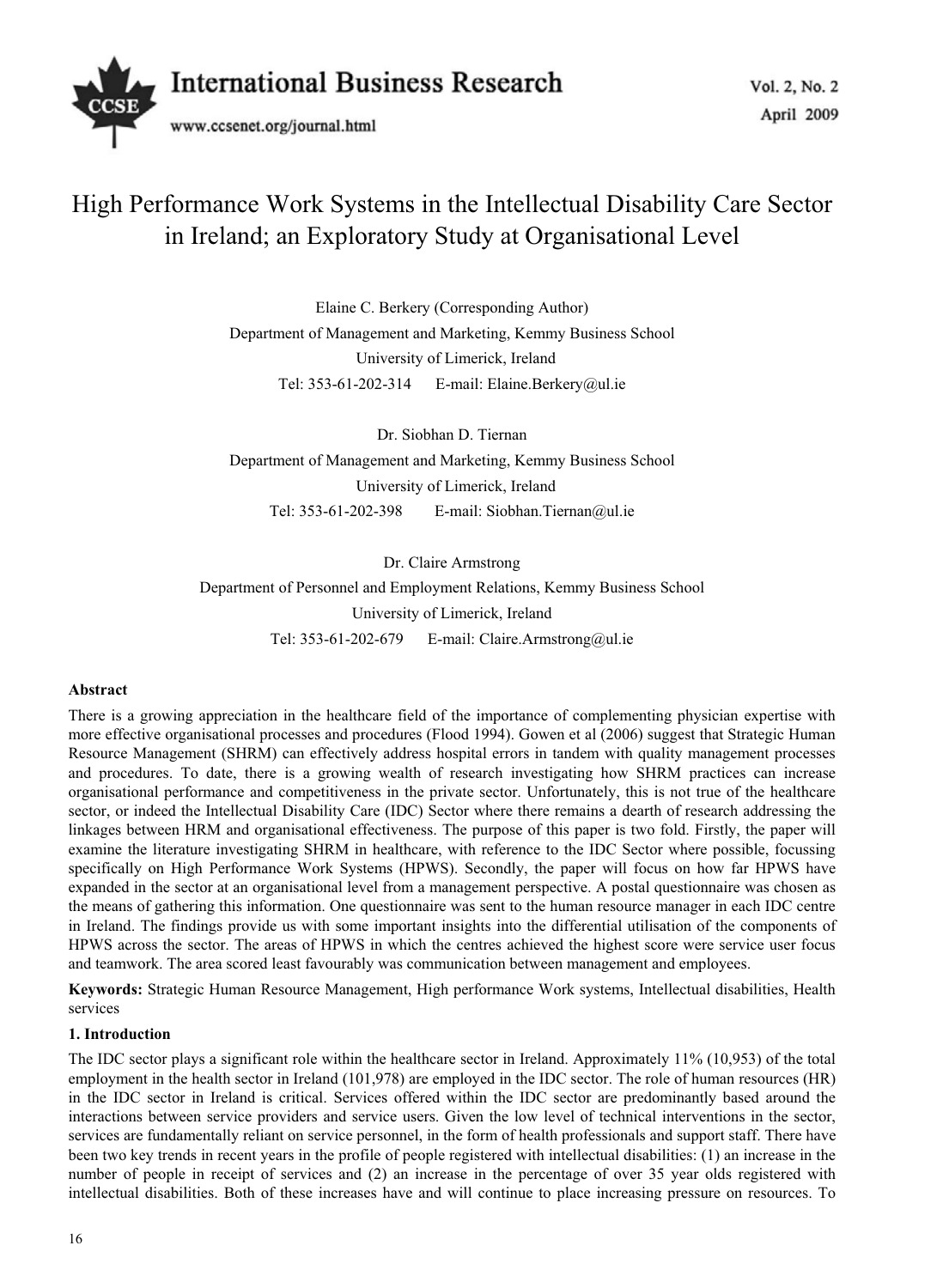date there has been little evidence of changes in the level of funding or staffing in the sector to reflect these increases. Despite the increase in the demand for services and resources, it is critical that the quality of care provided to service users is not jeopardised. This paper argues that by maximising human resources through the implementation of high performance work systems in the IDC sector, the employee body as a whole will become more efficient and effective, thus at least maintaining and potentially increasing the quality of care provided. The objective of this research is to identify the managerial perceptions of HPWS within the IDC centres in Ireland at an organisational level.

## *1.1 The IDC Sector in Ireland*

The Health Service Executive (HSE) (note 1) provides a wide range of services for people with intellectual disabilities in Ireland. One of the key functions of the HSE with regard to intellectual disability services is the co-ordination of the Intellectual Disability Database (note 2) along with the provision of services to individuals with intellectual disabilities. Table 1 illustrates some of the key trends in the IDC sector in Ireland from 2003-2007.

As Table 1 highlights, in 2007 there were 25,613 people registered on the Intellectual Disability Database in Ireland, of which 24,898 are in receipt of services. This represents a prevalence rate of 6.51 per 1,000 population in Ireland. The ratio of males to females registered with intellectual disabilities currently stands at 1.29:1 (Kelly et al, 2007).

There has been an increase of 31% in the number of people registered with intellectual disabilities since the first census of mentally handicapped people in Ireland in 1974 (Mulcahy 1976, Mulcahy & Bennis 1976). The Health Research Board has also identified an increase in the lifespan of those registered with intellectual disabilities. The percentage of over 35 year olds registered with intellectual disabilities has increased from 29% in 1974, to 38% in 1996 to some 48% in 2007. This increase in the number of people over 35 registered with intellectual disabilities has significant implications for resources and an increasing level of demand for residential services along with support services for caregivers (Barron & Mulvany, 2004).

97% of those registered with intellectual disabilities are in receipt of services. This is the highest number of people in receipt of services since the database was established in 1995. 8,262 of these are in full-time residential care and a further 329 are in receipt of care from psychiatric hospitals. Of this 329, only 26 are recorded as being appropriately placed within in psychiatric hospitals (Kelly et al*,* 2007). Alternative residential facilities have been identified for 207 of these service users during the period 2008-2012, again, placing greater pressure on the services available.

Barron & Mulvany (2004) highlight that in recent years there has been a significant growth in the level of full-time provisions for full-time residential services, residential support services and day services. Since 1996 there has been a 46% increase in the number of people living in full-time group homes within communities. There is currently an ongoing demand for new intellectual disability services and a growing requirement to enhance existing services.

The intellectual disability services sector in Ireland is a sector that has experienced huge growth in recent years, and is a sector which appears will continue to experience further growth in the years to come. The HSE 'works in partnership with all stakeholders to ensure that the HSE is an employer of choice, with a motivated, skilled and flexible workforce, capable of delivering high quality services' (HSE 2005). There are a number of different ways in which the HSE can ensure high performance and high quality. One such example is through the effective management and utilisation of employees.

## **2. Literature Review**

#### *2.1 High Performance Work Systems in the Health Care Sector*

SHRM literature has emerged as a major paradigm in the HR field (Dyer & Reeves, 1995). The literature blends the more 'macro' HR literature with 'micro' literature. Traditionally researchers focused on the individual level effect of HRM practices, concentrating on individual employee job satisfaction or individual employee performance. However, in recent years there has been a shift in focus from individual impacts of HRM towards a more 'macro' level approach.

Similar trends have also been noted within the context of the health sector. Khatri (2006) notes the shift from traditional research with a 'micro focus', focusing on individuals, to a more strategic view of the firms' human resources, where a 'macro' view of the firms' HR activities have emerged, paying particular interest to organisational effects of HRM policies and practices. Gowen et al (2006:806) note that SHRM "…can be critical to the efficacy of healthcare errors, error reduction barriers, quality management processes and practices, programme results and competitive advantage".

A number of researchers within the healthcare context suggest that SHRM systems improve organisational success and in particular when quality management programmes are in use (Caron et al 2004; Chen et al 2004; Manion 2004). Gowen et al (2006:818) also suggest "...that hospital errors can be successfully addressed with appropriate quality management practices and strategic HRM". Gowen et al, (2006) found healthcare error sources are highly statistically and significantly related to quality management processes, quality management practices, and strategic HRM. They further suggest that the impact on sustainable competitive advantage is greatest for strategic HRM, which includes employee teams, training, information sharing, rewards, recognition, and promotion opportunity. Their research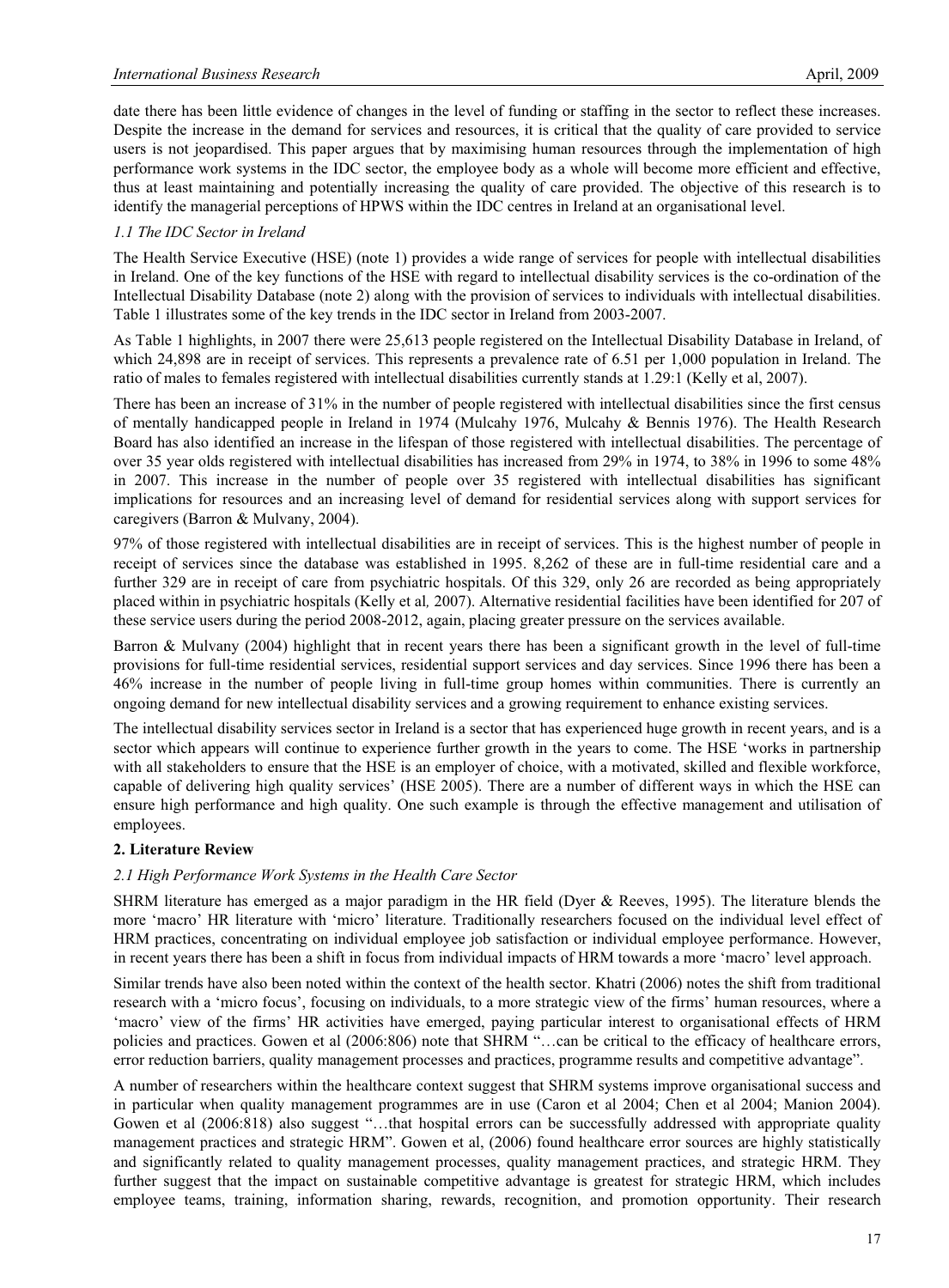suggests that hospitals should exploit strategic HRM practices as they offer unique opportunities for reducing errors, providing results, and creating competitive advantage.

Shih et al (2006) note that scholars of SHRM have turned their attention to 'bundles' of mutually reinforcing and synergetic HR practices that facilitate employee commitment and involvement. One of the common themes they identify in the literature is an "emphasis on utilising a system of management practices that provide employees with skills, information motivation and latitude" (Shih et al, 2006:742), which in turn results in a more productive workforce which become a source of competitive advantage for the organisation. These bundles of practices are collectively known as high performance work systems**.** The next section explores high performance work systems in greater detail.

The term high performance work systems (HPWSs) was popularised by Appelbaum and Batt (1994). HPWS are known by many different names, amongst others, high performance work practices, high commitment systems, high involvement systems, flexible work systems. Given the variation of terms used to describe the phenomenon, hereafter the term HPWS will encompass all of the aforementioned terms. CIPD (2006:5) define high performance work systems as '… the careful design of work organisation and practices so that they are systematically linked to the achievement of organisational objectives and performance'. Organisations utilising HPWS seek to increase employee involvement, performance and commitment through bundles of "best fit" HR practices that generally include a combination of the following: employee empowerment, training and development, reward and performance management, recognition, information sharing, shared decision making, recruitment and selection, employee involvement and diversity and equality.

To date many studies have been carried out in the private/profit making sector and reported a correlation between HPWS and employee turnover (eg Arthur,1994; Brett, 2002; Guthrie, 2001), productivity (Arthur,1994; Datta et al 2005, Guthrie, 2001; Koch & McGrath, 1996; MacDuffie, 1995; Neal et al 2005; Patterson et al 1997), product/service quality (MacDuffie, 1995; Youndt et al 1996), and firm profitability and market value (eg Delery & Doty, 1996; Huselid, 1995) .

Although a limited amount of research has been carried out to date investigating HWPS in the health sector, a small body of research does exist which supports the effectiveness of HPWS in the health sector. Certain elements of HPWS have also been identified in research as having particular significance in healthcare context. Some of the key findings to date have highlighted a positive relationship between HPWS and employee job satisfaction (Harmon et al 2003, Blegen, 1993), lower job stress and lower patient service costs (Harmon et al 2003), effective information processing and decision-making (Preuss 2003), more effective patient care and decreased patient mortality (Michie & West, 2004) and ultimately superior healthcare (Preuss, 2003). The author is unaware of any similar work carried out in the IDC sector.

Similar to other industries, the healthcare sector is concerned with maximising effectiveness through the adoption of appropriate management policies and practices (West et al., 2006; 983). Research conducted by West et al. (2006) makes an important contribution toward enhancing our understanding of how HPWSs can positively affect hospital performance. They note the importance of performance appraisal/management to clarify individuals' roles and objectives in their work, to provide them with feedback on performance, to determine their development needs and to communicate to them their value and importance to the organisation. They also stress that ongoing staff training and highly effective communication processes, especially among nurses and receptionist staff, are essential in reducing patient mortality and improving quality of care provision.

Preuss (2003) argues that high performance HR systems can help improve healthcare outcomes in a hospital setting. He suggests that HPWS promote effective information processing and decision making in an environment where it is critical. Drawing parallels between the healthcare sector and industry, Preuss notes that in manufacturing plants, information is relatively unequivocal and easily interpreted for ongoing decision making. However, in hospitals, work systems must support employee capacity to interpret equivocal information as part of ongoing decision making (Preuss, 2003). Preuss contends that implementing HPWSs can improve information quality by granting responsibility over information interpretation to employees who have critical knowledge, such as nurses, and making the information available for ongoing process improvement. Therefore he suggests that investing in HPWSs will lead to increased employee knowledge, information sharing and higher quality of care.

The current literature also suggests that team working enables shared knowledge and understanding about patient needs, good decision making, lower error rates, and more effective patient recovery (Borrill et al, 2000; Firth-Cozens, 1998; West & Borrill, 2006: West et al, 2006). Moreover, workers in healthcare settings are better able to act upon the ambiguous information because of their training, involvement in decision making and the shared learning associated with team working (West et al, 2006; 987).

Broadly, findings by West et al (2006:944) suggest that, "HR systems are related to the quality of healthcare and specifically patient mortality in hospitals. Above and beyond the effects of a set of important controls, our results suggest that people management systems that emphasise a set of complementary 'high involvement' policies and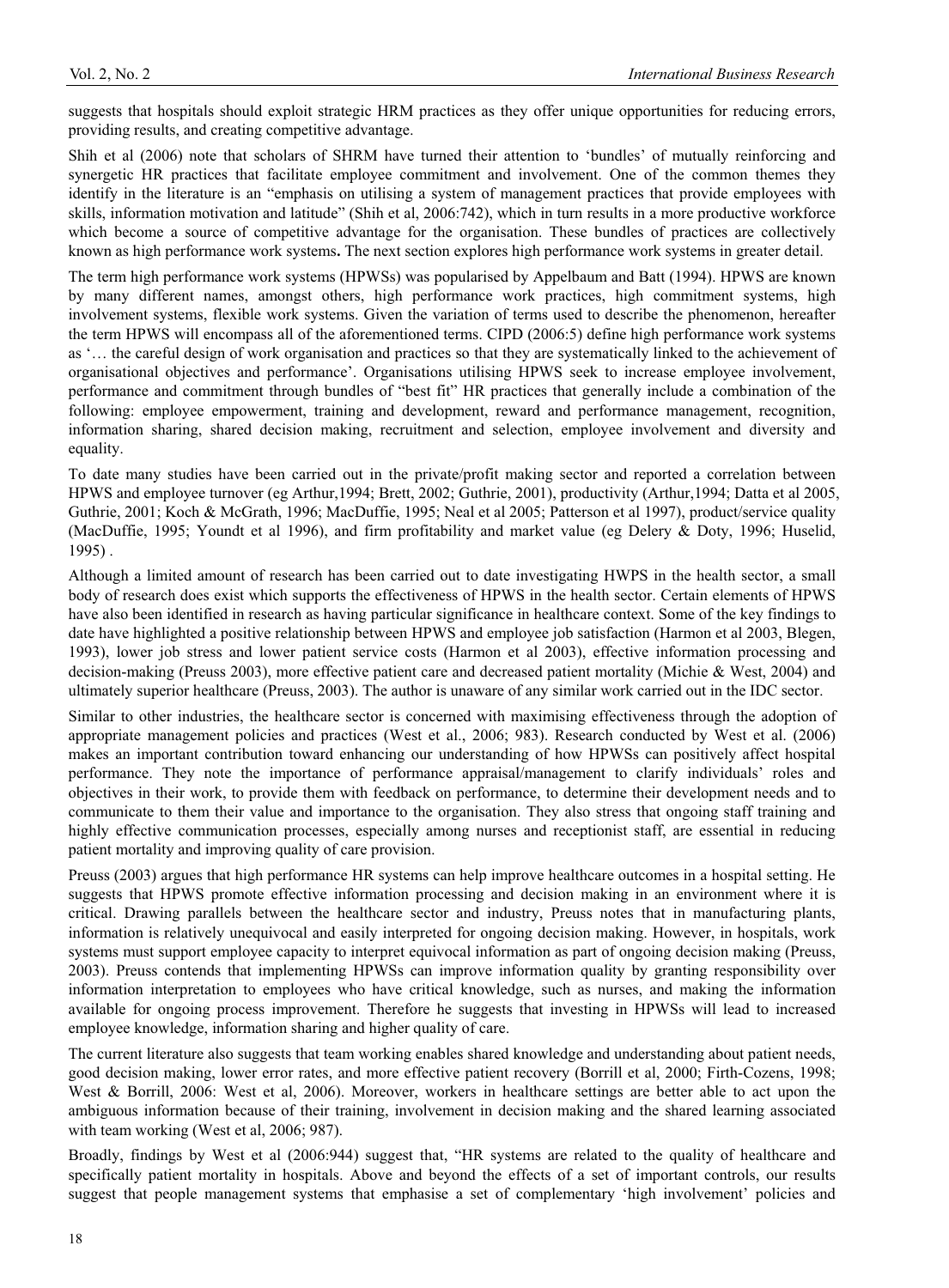practices (i.e., an emphasis on training, performance management, participation, decentralised decision making, involvement, teams, and employment security) may be successful in contributing to high-quality healthcare."

#### **3. Rationale for the study**

Staffing issues should be central to anyone interested in developing high quality services for people with ID (Reid et al 1989, Rice et al 1991, Hatton et al 1999). Staff provide the interface through which national, regional and organisational philosophies and policies are translated into practical action directly affecting the lives of people with intellectual disabilities. As staff constitute the largest slice of revenue expenditure in services, increasing the quality of staff performance is crucial if scarce resources are to optimally benefit people with ID (Hatton et al 1999). Residential workers, in particular, perform a demanding job, often under difficult circumstances (Hatton et al 1999).

There is evidence to support the notion that staff find organisational factors, rather than aspects of user behaviour as more stressful in the work place (Hatton et al 1999). Working with people with learning disabilities does not inevitably lead to high stress; rather various factors may be important in reducing stress (Hatton et al 1999). Hatton et al (1999) identify a number of different factors, among these factors include: lack of job security (Rose 1995), lack of further training and skill development (Hatton et al 1993, Rose 1995), a lack of participation in organisational decision making (Hatton et al 1993), links between high staff stress and conflicting demands between work and home (Hatton et al 19958, Rose 1995). These areas are of particular interest as they fall under the remit of strategic human resource management.

To date, there remains a dearth of research in addressing the linkages between SHRM and organisational effectiveness within the IDC sector. This research aims to address this gap in the literature, investigating the linkages between the effective management of human resources, with specific reference to HPWS, and organisational effectiveness in the IDC sector in Ireland. The purpose of this research is to investigate the extent to which HPWS are implemented within IDC Centres in Ireland at an organisational level.

#### *3.1 Method*

Questionnaires were sent to the Human Resource manager in each of the 93 IDC centres in Ireland. Managers were asked to complete the questionnaire from an organisational perspective. A postal questionnaire was chosen as the most appropriate means of gathering information. It was constructed in a way that was easy to understand, follow and answer. The postal questionnaire ensured that data collected was unbiased and independent. Questionnaires were distributed in a sealed envelope with a stamped addressed return envelope and a covering letter from the researcher. The cover letter outlined the purpose of the research, explained that all of the completed questionnaires would be treated confidentially and provided the address and telephone number of the researcher if further clarification or assistance was required. In an attempt to generate a greater response rate follow up surveys were sent out and a series of follow up telephone calls were conducted.

The questionnaire was designed with a combination of open ended, closed and likert scale questions. There were two objectives in mind when developing this questionnaire. These objectives are outlined below:

3.1.1 Profile of the centres/ IDC sector: Before gathering data about HPWS general organisational information was sought. In an attempt to put the research and findings into context it was necessary to build up a profile of each centre, thus creating an overall profile of the sector. Sections 1-3 of the survey dealt with these issues. These sections explored areas such as employee details, organisational details, details of service users and overall organisational strategy.

3.1.2 HPWS: The remainder of the questionnaire dealt with HPWS within each individual centre. This was broken down into 7 different sections: (1) Recruitment and Selection, (2) Performance/Reward Management, (3) Quality Orientation, (4) Employee Involvement, (5) Work Organisation, (6) Diversity and Equality, and (7) Training and Development.

## 3.1.3 Sample

The sample used in this research was compiled from "The Directory of Services for People with Intellectual Disabilities" (note 4) which was issued by Inclusion Ireland (note 5). A total of 93 centres were contacted. The total response rate thus far is 26% (note 6). Though this response rate may appear low, it is well within the boundaries of previous HRM studies (Becker and Huselid (1998) reviewed previous HRM studies and reported response rates ranging from 6 to 28 per cent, with an average of 17.4 per cent)

SPSS was used to analyse the data. Some of the key findings are highlighted below.

## **4. Findings**

#### *4.1 Organisational Information*

The aim of this section is to help set the context for which this research was carried out. This section examines the services offered within the centres surveyed and the profile of service users and employees in each of the research sites.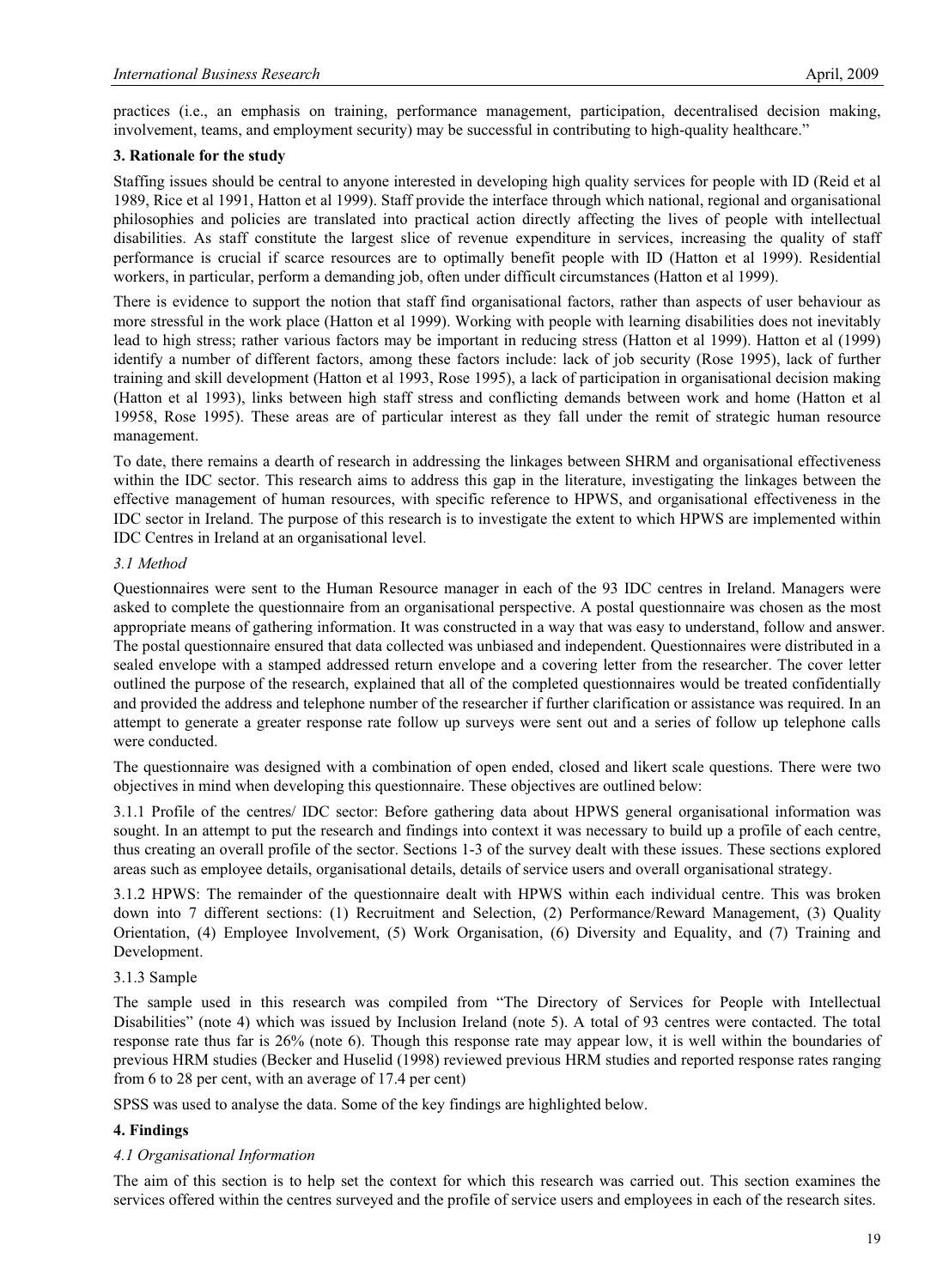Of the total number of centres surveyed 70% were stand alone (note 7) centres. Each of these centres offers one or more services to service users. Table 2 highlights 11 different services, showing the percentage of centres that offer each particular service and the average number of service users that avail of the services in the different centres.

As can be seen from table 2, the most frequently offered service in centres is 7 day residential care which is offered by 90% of centres surveyed, followed by day care services (86%). The service with the highest number of average service users is day services (60%) followed by 7 day residential care. It is worth noting that the day services offered were offered to both residential and non residential service users.

## *4.2 Profile of Service Users*

Figure 1 shows the total breakdown of service users based on the severity of their intellectual disability. As can be seen from figure 1 the largest represented group in the centres surveyed are those with moderate intellectual disability, with 47% fitting into this category. This number is slightly higher than that noted on the intellectual disability database in 2007, where 35% of those with ID were registered as moderate.

Figure 2 shows the breakdown of service users in the centres surveyed by age and gender. The ratio of males to females in the centres surveyed was 1.13:1, this figure is slightly lower than that identified by Kelly et al (2007) where they identified a ratio of males to females at 1.29:1. The total number of male service users in the centres surveyed was greater in all categories except for the >40 age category where the number of males registered was 1% lower than the number of females registered.

A total of 2,636 service users were captured in this survey. The average number of service users per centre was 126 (max 419, min 10). The literature previously highlighted an increase in the number of people registered with an ID. Again this was reflected in the survey conducted. 57% of centres surveyed indicated a change in the number of service users in the last five years. The number of service users increased in all but two centres in the past five years where the centre recorded a 9-12% drop in the number of service users. The average increase in service users across all centres was 25% (range -12% to 125%, SD= 32.74).

When asked if there was a change in staffing levels to reflect the increase in service users 18% said there was no change at all, 24% indicated a little, a further 29% reported somewhat, 18% answered quite a lot and the remaining 11% noted a change in staffing levels to a very great extent. Only one third of centres reported that staffing levels had changed "a lot" or "to a very great extent" as a direct result of the change in the number of service users. This illustrates the increasing demands placed on services and employees in the sector.

When asked of there had been a change in the profile of service users in the past 5 years, 70% noted there had been changes. The two most cited changes in the past five years were

1). An ageing population among service users which is putting greater demands on services, especially medical services given the greater level of illness that is associated with old age.

2). An increase in the number of males registering and availing of the services.

The next section will look specifically at the breakdown of employees in the IDC centres surveyed.

## *4.3 Profile of Employees*

Across respondent centres the total number of staff was 3,701. The average number of employees per centre was 176 (min=10, max = 635, SD=209.5). The staff to service user ratio ranged from 1:2.91 to 1:0.15 (M= 1:1.4, SD= 0.8). 53% of employees were hired on a full time basis. The second highest category was relief workers (on average 17% per centre). The lowest categories represented were voluntary workers (5%), casual workers (1%) and others (1%).

The highest category of worker represented was care staff (25.3%), with the next highest being nurses (18.9%). The lowest category of workers recorded were doctors, occupational therapists and psychologists (0.2%). The significant difference between the number of care staff and the other categories of employees may lie in the fact that 90% of centres surveyed offered 7 day residential care to service users, thus creating a demand for care staff.

The age profile of those working within the centres surveyed is quite young, with almost 77% of those working in the centres under the age of 50 (77%). This is relatively significant as it means the number of employees lost through retirement in the next few years will be low. On average 76.1% of those working in the centres surveyed are white Irish, with 69% on average of employees in the centres being female.

The following section will look specifically at seven components of HPWS: (1) Recruitment and Selection, (2) Performance/Reward Management, (3) Quality Orientation, (4) Employee Involvement, (5) Work Organisation, (6) Diversity and Equality, and (7) Training and Development, focusing specifically on the usage of each practice.

## *4.4 Recruitment and Selection*

Table 3 shows the main findings relating to recruitment and selection in the centres surveyed.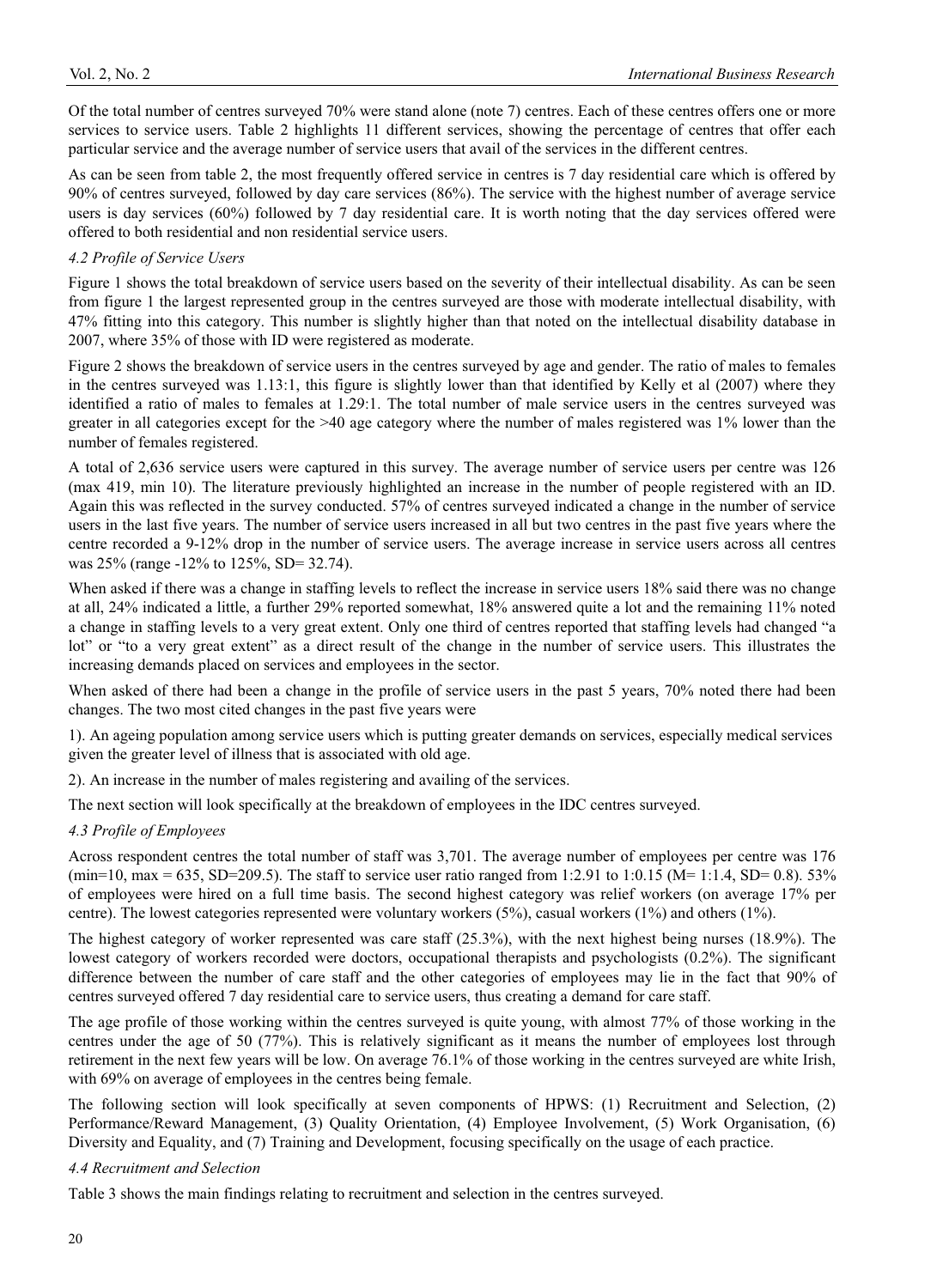Only 14% of centres surveyed were administered one or more employment test prior to selection. 62% of centres offered their employees the opportunity to apply for internal promotions, on average this applied to 80% employees. 38% of centres reporting on average 32.6% of their employees holding non-entry jobs as a result of promotions or based upon merit or performance as opposed to seniority. The average range for job security was between 1.5 and 5 (mean  $=$  $3.66$ ,  $SD = 0.779$ ). Here respondents were asked if employment was guaranteed in the centres. Answers were recorded on a scale of 1 (not at all) to 5 (to a very great extent).

## *4.5 Performance and Reward Management*

In the past 12 months, 71% of centres carried out performance appraisals with 34% (on average) of employees. This resulted in 80% of these centres offering training and development to approximately 25% of employees in these centres. While the number of employees being offered training as a result of performance appraisals is relatively low, it is encouraging to see that 80% of centres which carried out performance appraisals followed up on the findings of these interviews. From an employee's point of view this would be significant as it would place greater value and benefit on the process for employees.

Table 4 shows some of the key findings in relation to performance and reward management in the centres surveyed.

From the findings above it can be concluded that there is little reward or recognition given to employees for loyalty to the organisation in most IDC centres surveyed. This is most likely to affect job satisfaction and job commitment among employees. However, it is positive to note that in almost half of the IDC centres surveyed (48%) on average 84% of employees were guaranteed employment based on performance. In essence this should create greater levels of motivation among employees.

Given the high levels of interaction between service users and service providers it is positive to note that in 71% of centres surveyed employees are given feedback on the quality of care they provide to service users. This is a fundamental aspect in ensuring a high quality of care is provided to service users.

It is also worth noting that the benefits of further education is not fully utilised in the IDC centres. In only 24% of centres employees are given extra responsibilities based on the courses they had completed. In many of the centres the true benefit of these courses may not be realised and as a result employees may be reluctant to complete such courses as there is no major benefit to them with regards employment for doing so.

## *4.6 Quality Orientation*

The main focus of this section of the questionnaire was to highlight different aspects of employee quality. Respondents were given a number of statements and asked to answer them on a scale of 1 (strongly disagree) to 5 (strongly agree). These statements included: to what extent do you believe the centres employees; are highly skilled, creative and bright, experts at their job, share information among each other, share ideas, are committed to developing new ideas and solve problems through collaboration. The average range on the employee quality scale was between 3.14 and 4.57 (mean=4.05 SD=0.379)

While looking at the focus in service users, respondents were given a series of statements relating to service user focus within the centres and were asked to rank these statements on a scale of 1 (not at all) to 5 (to a very great extent). The responses ranged between 3.2 and 5 (mean = 4.46, SD 0.43). This showing that for the most part there was a strong user focus in the IDC centres.

## *4.7 Employee Involvement*

Employee involvement looked at the extent to which employees were involved in decision making, how well employees were informed about changes in the centres, employee suggestions with regards changes, involvement with the running of the centres, employees expressing their concerns. The average range for employee involvement was between 3.2 and 4.9 (mean= 4.08 SD=0.389). Furthermore, in 76% of centres, on average 46% of employees are involved in programmes designed to elicit participation and employee input, again showing that employee participation was viewed as important in the centres surveyed. In 81% of centres, on average 76% of employees are provided with strategic information relating to the centres.

Although there is evidence to suggest that emphasis is placed on employee participation within the IDC centres, there is also evidence to suggest that the same emphasis is not placed on communication between managers and employees. The scores for communication between managers and employees on organisational and employment issues was significantly lower with a range between 2.2 and 4 (mean  $= 3.42$ , SD 0.517). This indicates that communication between management and employees on issues, for example, such as pay, employee issues, future plans, work organisation, government regulations, ranges from rarely to often.

Although most centres scored relatively well with regards employee involvement, it is worth noting that the area which is lacking is communication between management and employees.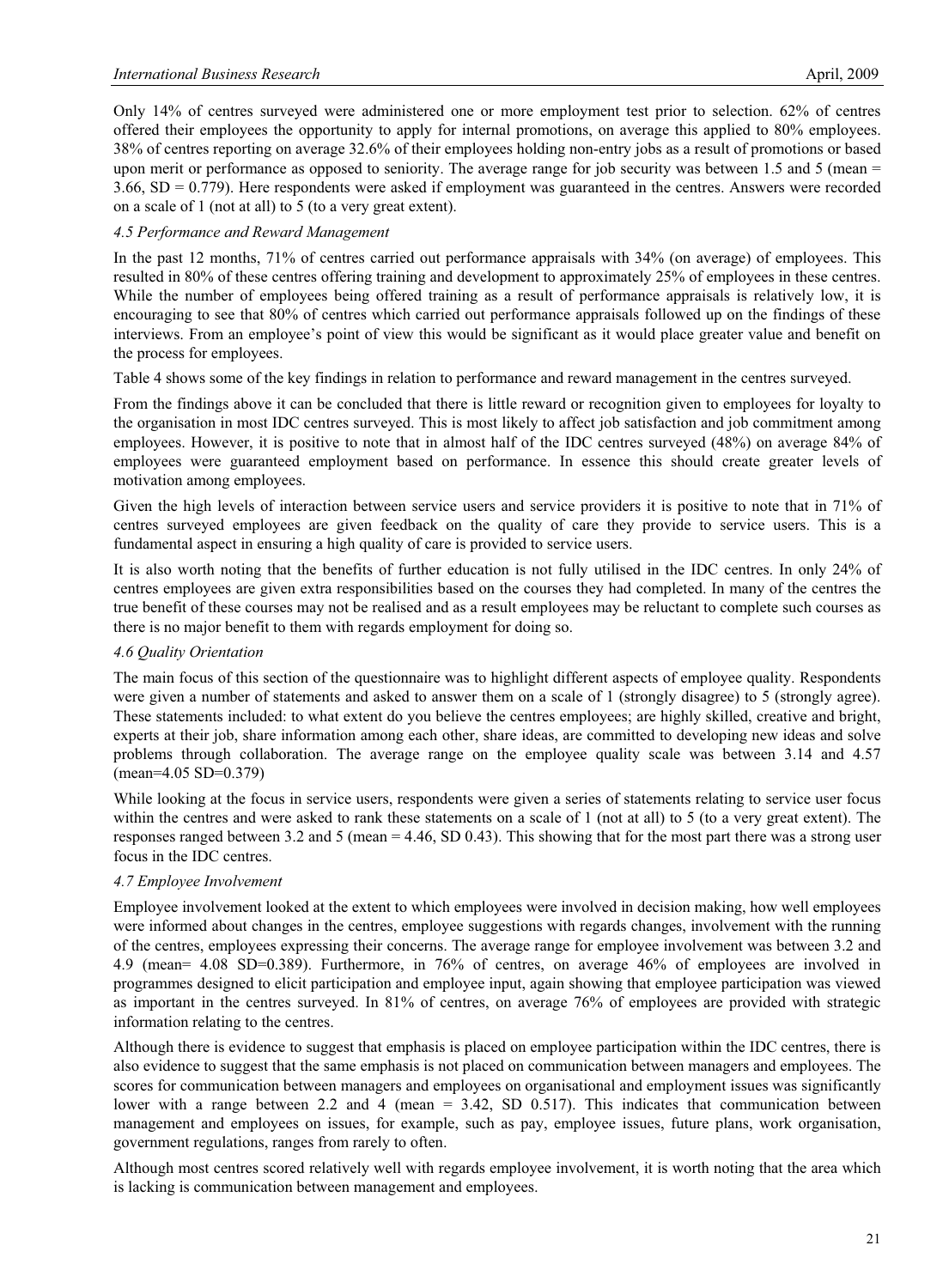# *4.8 Diversity and Equality*

Although 76% of centres had a formal policy on equal opportunities, only 12% of these (74%) centres measured the effects of the policies on their employees. Only 12% of all centres surveyed measured the effects of equal opportunities as a whole. While it is encouraging to see the uptake on equal opportunities is high, it is worrying to note that the benefits of doing so is not measured in the majority of centres surveyed.

*4.9 Work Organisation (Work Life Balance and Teamwork)* 

# 4.9.1 Work Life Balance

There was quite a disparity in ranges for work life balance in the centres surveyed. The range was between 2 (rarely) and 5 (to a very great extent) (mean=  $3.88$ , SD=0.728). The availability and uptake on flexible work arrangements within the IDC centres surveyed is quite low. Table 5 highlights the main flexible work arrangements and the number of centres which offer these arrangements.

Overall, as can be seen from table 5, the offering of these flexible working arrangements is quite varied. The uptake of each of these flexible work arrangements was also quite low, with uptake being less than 20% (on average) in each case. Reduced working hours had the greatest uptake at 18% while the lowest uptake was recorded for parental leave and annualised hours (6.5% on average).

#### 4.9.2 Team Work

In 62% of centres, on average 81% of employees are organised in self-directed work teams in performing a major part of their role. The average range for teamwork was between 3.5 and 5 (mean =4.27, SD=0.446). From this it can be concluded that a relatively strong emphasis is placed on team work within the IDC centres.

## *4.10 Training and Development*

It is positive to note that 38% of respondents noted their centre carried out diversity training with their employees. On average 48% of employees in these centres were involved in such training, while 38% of centres have an employee at management level assigned as a champion of equality and diversity. Table 6 highlights a number of different types of training, indicating the percentage of centres that offer this type of training.

The centres offering training is low in many areas. Four categories noted over 50% of centres offering training in that particular area (health and safety, abuse guidelines, infection control and how to handle confidential information about service users). However, in centres where training was offered on average over 50% of employees received that particular type of training in the past 12 months.

#### **5. Limitations**

There are a number of limitations to the research that the authors would like to highlight. Firstly these findings represent a sample size of 26% of the entire population. Although, as stated earlier Becker and Huselid (1998) reviewed previous HRM studies and reported response rates ranging from 6 to 28 per cent, with an average of 17.4 per cent. Also, there may be a respondent bias between those who choose to return the questionnaire and those who did not. A larger sample size would allow for a more representative analysis of the sector. Secondly, the questionnaire is descriptive in nature which does not allow for in depth statistical analysis.

## *5.1 Areas for further research*

The aim of this survey was to identify how far HPWS have expanded into the sector. Further research is merited to incorporate a larger sample size. Also, this research focuses on an organisational level. Further research needs to be carried out to gain individual and team insights into the application of the different components of HPWS within these research sites. This would allow for a comparison between results reported at an organisational and individual/team level. Also research should be carried to identify the impact of HPWS on the overall quality of care in the sector.

## **6. Conclusion**

Although the findings from the survey are not extensive and the sample size only represents 26% of the IDC centres in Ireland, the findings do give us some important insights into the different utilisation of the components of HPWS in the sector. These findings may offer some practical insights for managers in the IDC sector. The key insights are offered hereafter.

The areas of HPWS in which the centres achieved the highest scores were service user focus (mean 4.46, SD 0.43) and teamwork (mean 4.28, SD 0.446). Having a strong service user focus is essential within IDC centres given the low level of technical interventions in the sector; services are fundamentally reliant on service personnel and the interaction between service users and service providers. Teamwork is essential in healthcare organisations as it enables shared knowledge and understanding about patients' needs, good decision making, lower error rates, and more effective patient recovery (Borrill et al 2000; Firth-Cozens, 1998: West & Borrill, 2006; West et al 2006).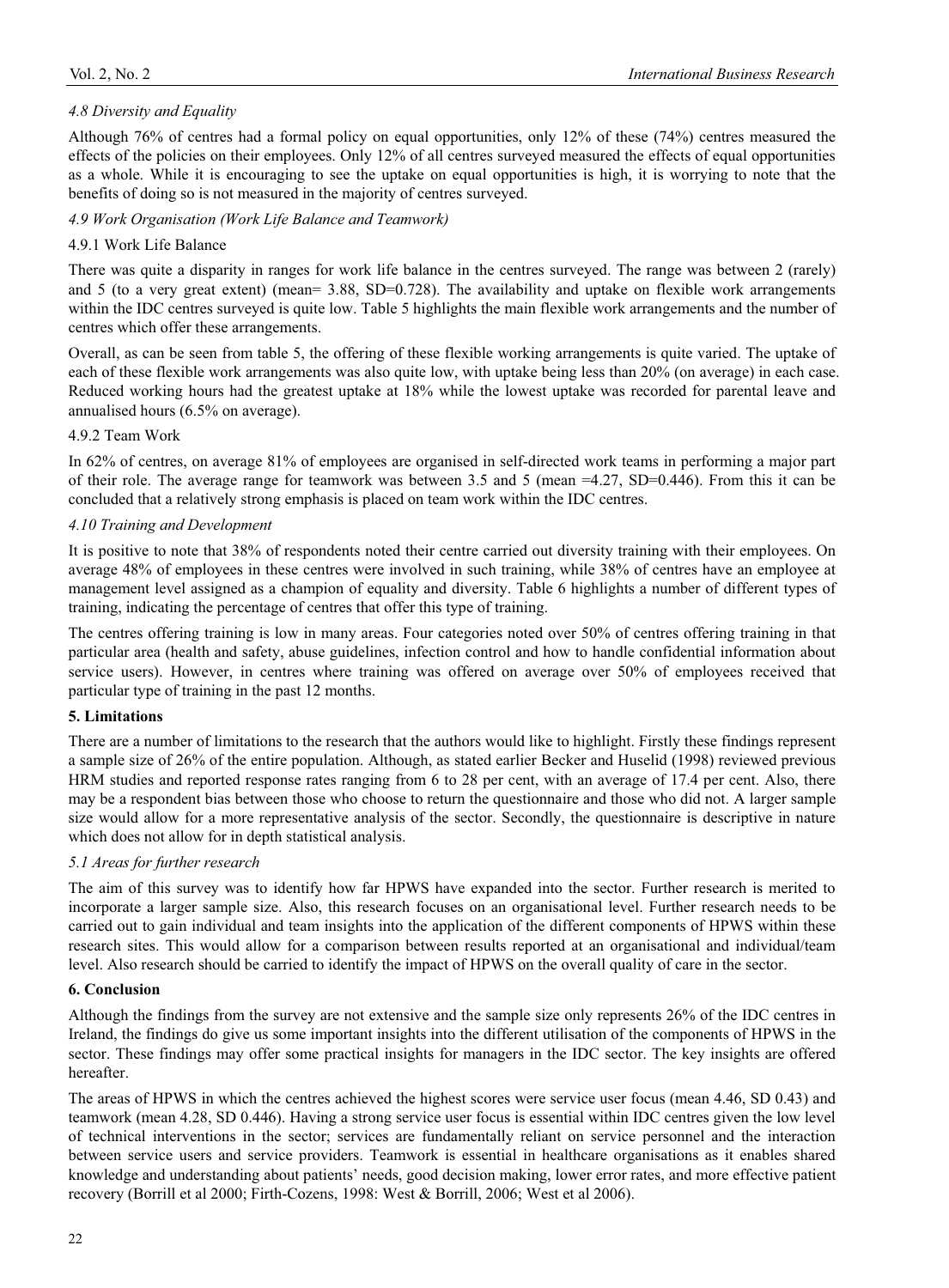The area scoring least favourably was communication between management and employees (min 2.2, max 4 mean 4.2, SD 0.446). This lack of communication between management and employees is worrying. Lack of communication between managers and employees has a number of implications; it can impact on the quality of care provision, can lead to a lack of information sharing and can lead to ineffective decision making.

In the past 12 months, 71% of centres carried out performance appraisals. This resulted in 80% of these centres offering training and development to approximately 25% of employees in these centres. West et al (2006) note the importance of performance appraisals to clarify individual roles and objectives, to provide feedback on performance, to determine developmental needs and to communicate to employees their importance and value to the organisation. As a result of performance appraisals employees are likely to perform their roles more effectively, there is greater clarity about roles and objectives as well as developmental needs. An important area that needs to be addressed in the IDC sector relates to the developmental needs of staff. The number of employees offered training as a result of performance appraisals is relatively low (approximately 25%). Failing to meet the development needs of employees can lead to stress, as noted by Hatton et al (1999).

The average range for employee involvement was between 3.2 and 4.9 (Mean=4.08 SD =0.389). Employee involvement and decision-making are critical in health care organisations. Preuss (2003) notes that decision making can increase employee knowledge, information sharing and high quality of care. Hatton et al (2003) also notes the importance of employee involvement and participation and decision-making and concludes that lack of same can lead to higher levels of organisational stress among employees.

The offering of flexible working arrangements was quite varied among centres. Where offered, the uptake of each of these flexible work arrangements was also quite low, with uptake being less than 20% (on average) in each case. Reduced working hours had the greatest uptake at 18% while the lowest uptake was recorded for parental leave and annualised hours (6.5% on average). The availability of flexible working arrangements is quite significant given 69% of employees in the centres surveyed are female, in a society where females are viewed predominantly as the primary care giver in the home. Although the percentage of employees availing of these arrangements is low, their availability is significant. Hatton et al (2003) note that high levels of stress in the IDC sector can be linked with conflicting demands between work and home.

Given the recent changes in the sector and the increasing demands being placed on employees and services it is essential to ensure the quality of care to service users is not jeopardised. The literature to date provides arguments that support the importance of SRHM and HPWS in healthcare settings. West et al (2006:944) note that, "HR systems are related to the quality of healthcare and specifically patient mortality in hospitals. Above and beyond the effects of a set of important controls, our results suggest that people management systems that emphasise a set of complementary 'high involvement' policies and practices (i.e., an emphasis on training, performance management, participation, decentralised decision making, involvement, teams, and employment security) may be successful in contributing to high-quality healthcare." This research supports the argument put forward by West et al (2006) and proposes that through the efficient use of employees, and fully utilising employees, the quality of care provided will be maximised and increased through the use of HPWS.

#### **References**

Appelbaum, E. & Batt, R. (1994). *The New American Workplace.* Ithaca, NY: ILR Press.

Arthur, J. B. (1994). Effects of Human Resource Systems on Manufacturing Performance and Turnover. *Academy of Management, 37*(3), 670-687.

Barron, S. & Mulvany, F. (2004). *Annual Report of the National Intellectual Disability Database Committee 2003*. Dublin: Health Research Board.

Barron, S. & Mulvany, F. (2004). *Annual Report of the National Intellectual Disability Database Committee 2004*. Dublin: Health Research Board.

Barron, S. & Mulvany, F. (2005). *National Intellectual Disability Database Committee Annual Report 2005*. Dublin: Health Research Board.

Barron, S. & Kelly, C. (2006). *National Intellectual Disability Database Committee Annual Report 2006*. Dublin: Health Research Board.

Becker, B. E. & Huselid, M. A. 1998. High performance work systems and firm performance: A synthesis of research and managerial implications. *Research in Personnel and Human Resources Journal,* 16, (1), 53-101.

Blegen, M. A. (1993). Nurses' Job Satisfaction: A meta analysis of related variables. *Nursing Research 42*(1), 36-41.

Borrill, C., West, M.A., Shapiro, D. & Rees, A. (2000). Team working and effectiveness in health care. . *British Journal of Health Care, 6*(8), 364-371.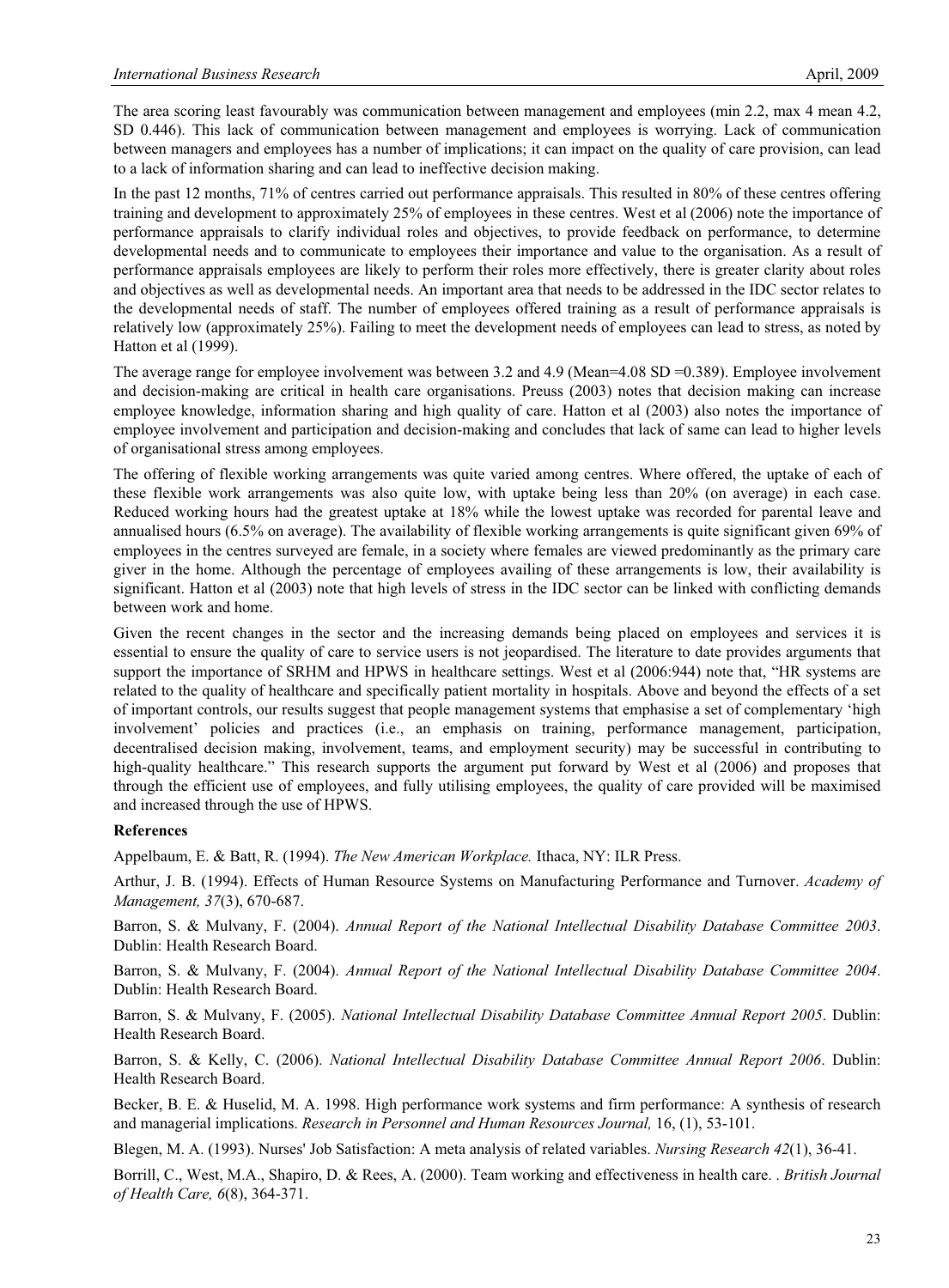Brett, R. (2002). Managing customer services: Human resource practices, quit rates and sales growth. *Academy of Management Journal, 45*(587-597).

Caron, A., Jones, P., Neuhauser, D. & Aron, D.C. (2004). Measuring performance improvement: total organizational commitment or clinical specialization. *Quality Management Health Care, 13*(4), 210-215.

Chen, H. K., Chen, H.Y., Wu, H.H. & Lin, W.T. (2004). TQM implementation in a healthcare and pharmaceutical logistics organization: the case of Zuellig Pharma in Taiwan. *Total Quality Management, 15*(9/10), 1171-1178.

CIPD. (2006). *Achieving Best Practice in Your Business: High Performance Work Practices: Linking Strategy and Skills to Performance*. London: CIPD.

Datta, D. K., Guthrie, J.P. & Wright, P.M. (2005). HRM and labor productivity: Does industry matter? *Academy of Management Journal, 48*(135-145).

Delery, J. E. & Doty, H.D. (1996). Modes of theorizing in strategic human resource management: Tests of unrealistic, contingency and configurational preformance predictions. *Academy of Management Journal, 39*(4), 802-835.

Dillman, D. (2000). *Mail and Internet Surveys- The Tailored Design Method*. New York: Wiley and Son.

Dyer, L. & Reeves, T. (1995). Human resource strategies and firm performance: What do we know and where do we need to go? *The International Journal of Human Resource Management, 6*(3), 656-670.

Firth-Cozens, J. & Greenhalgh, J. (1997). Doctors' perceptions of the links between stress and lowered clinical care. *Social Science and Medicine, 44*(7), 1017–1022.

Flood, A. B. (1994). The Impact of Operational and Managerial Factors on the Quality of Care in Health Care Organisations. *Medical Care Review, 51*(4), 381-428.

Gowen, C. R., McFadden, K. L. & Tallon, W. J. (2006). On the centrality of strategic human resource management for healthcare quality results and competitive advantage. *Journal of Management Development, 25*(8), 806-826.

Guthrie, J. P. (2001). High performance work practices, turnover and productivity: Evidence from New Zealand. *Academy of Management Journal, 44*(1), 180-190.

Harmon, J., Scotti, D.J., Behson, S., Farias, G., Petzel, R., Neuman, J.H. & Keashly, L. (2003). Effects of high-involvement work systems on employee satisfaction and service costs in vetrans healthcare. *Journal of Healthcare Management, 48*(6), 393-406.

Hatton C., R. M., Mason H., Mason L., Kiernan C., Emerson E., Alborz A. & Reeves D. (1999). Staff stressors and staff outcomes in services for adults with intellectual disabilities: the staff stressor questionnaire. *Research in Developmental Disabilities, 29*(4), 269-285.

Health Service Executive, (2005), Towards Better Health Care. [Online] Available http://www.hse.ie/eng/Publications/corporate/Towards Better Healthcare.pdf (February 2<sup>nd</sup> 2008).

Huselid, M. A. (1995). The Impact of Human Resource Management Practices on Turnover, Productivity, and Corporate Financial Performance. *Academy of Management Journal, 38*(3), 635-672.

Khatri, N. (2006). Building HR Capability in Health Care Organisational. *Health Care Management Review, 31*(4), 45-55.

Koch, M. & McGrath, R.G. (1996). Improving labor productivity: Human resource management policies do matter. *Strategic Management Journal, 17*(5), 335-354.

Macdonald, J. (1995). Quality Improvement in the NHS. *Managing Service Quality, 5*(3), 20-22.

MacDuffie, J. P. (1995). Human Resource Bundles and Manufacturing Performance: Organisational Logic and Flexible Production Systems in the World Auto Industry. *Industrial and Labor Relations Review, 48*(2), 197-221.

Manion, J. (2004). Strengthening Organizational Commitment: Understanding the Concept as a Basis for Creating Effective Workforce Retention Strategies. *The Health Care Manager, 23*(2), 167-176.

Michie S. & West, M. A. (2004). Managing people and performance: an evidence based framework applied to health service organisations. *International Journal of Management Review, 5/6*(2), 91-111.

Mulcahy, M. (1976). *Census of the Mentally Handicapped in Republic of Ireland 1974: Non Residential*. Dublin: The Medio-Social Research Board.

Mulcahy, M. & Bennis, E. (1976). *Census of the Mentally Handicapped in the Republic of Ireland 1974: Non Residential*. Dublin: The Medio-Social Research Board.

Mulvany, F. & Barron, S. (2003). *Annual Report of the National Intellectual Disability Database Committee 2002*. Dublin: Health Research Board.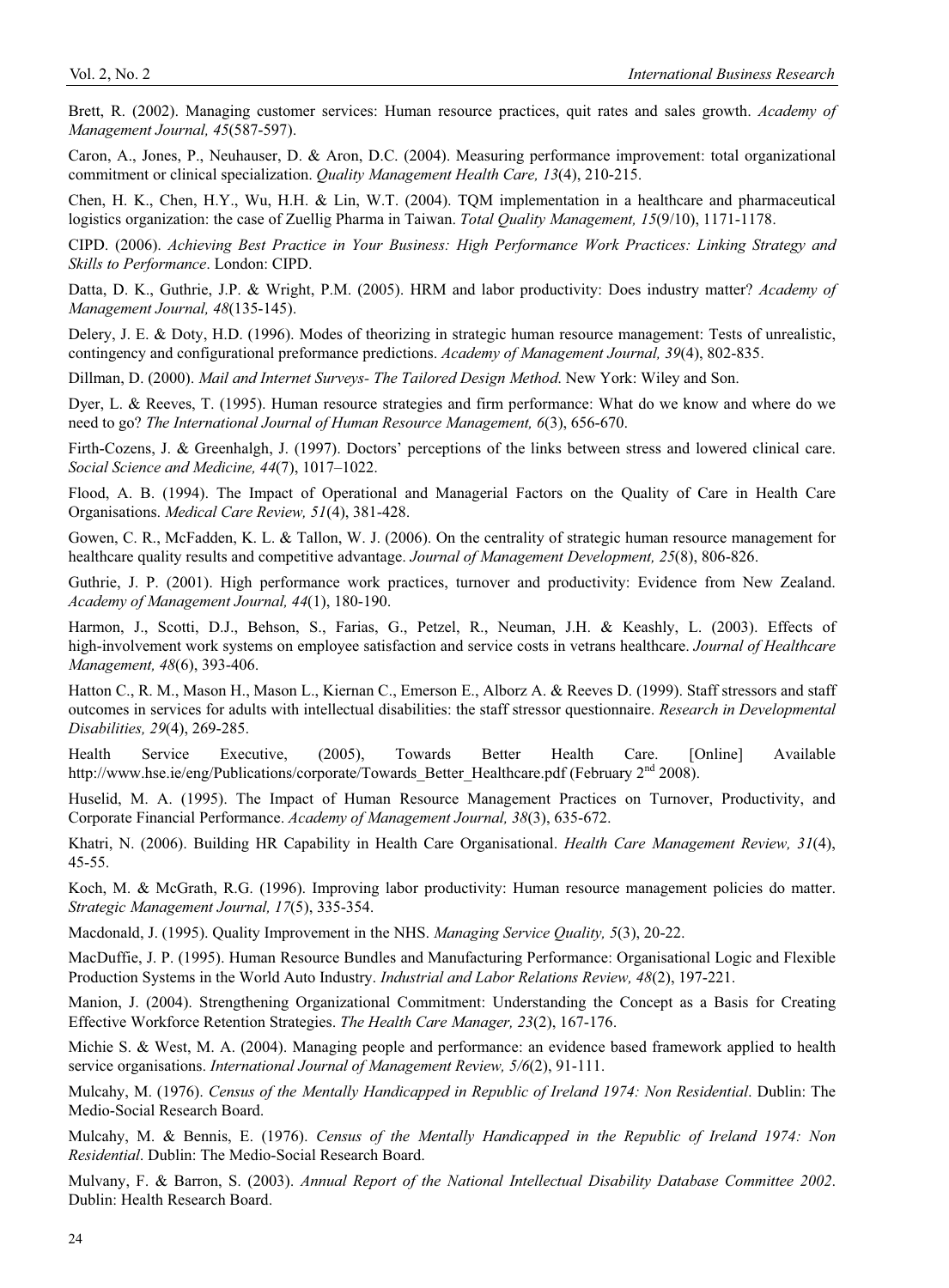Neal, A., West, M.A. & Patterson, M.J. (2005). Do organisation climate and competitive strategy moderate the relationship between human resource management and productivity? *Journal of Management, 31*(4), 492-512.

Patterson, M., West, M.A., Lawthom, R. & Nickell.S. (1997). *Impact of people management practices on business performance*. London: Institute of Personnel and Development.

Preuss, G. A. (2003). High Performance Work Systems and Organisational Outcomes: The Mediating Role of Information Quality. *Industrial and Labor Review, 56*(4), 590-605.

Reid, D. H., Parson, M.B. & Green C.W. (1989). *Staff Management in Human Services*. Springfield, IL: Charles Thomas.

Rice, D. M. & Rosen, M. (1991). Direct Care-Staff: A neglected priority. *Mental Retardation, 29*(4), ii-iv.

Rose, J. (1995). Stress and residential staff: Towards an integration of existing research. *Mental Handicap Research, 8*(4), 220-236.

Shih, H. A., Chiang, Y.H. & Hsu, C.C. (2006). Can high performance work systems really lead to better performance? *International Journal of Manpower, 27*(8), 741-763.

West, M. A. & Borrill, C.S. (2006). The influence of team work. In J. Cox, King, J., Hutchinson, A., McAvoy, A.P. (Ed.), *Understanding doctors' performance* (pp. 106-122). Oxford: Radcliffe Publishing.

West, M. A., Guthrie, J.P., Dawson, J.F., Borrill, C.S. & Carter, M. (2006). Reducing patient mortality in hospitals: The role of human resource management. *Journal of Organizational Behaviour, 27*(7), 983-1002.

Youndt, M. A., Snell,S.A., Dean, J.W. & Lepak, D.P. (1996). Human resource management, manufacturing strategy and firm performance. *Academy of Management Journal, 39*(4), 836-865.

#### **Notes**

Note 1. The HSE has full responsibility for Health Services in Ireland since Jan  $1<sup>st</sup> 2005$ .

Note 2. The Intellectual Disability Database was set up in 1995. Currently, each HSE area has a co-ordinator who compiles regional statistics regarding intellectual disabilities in his/her area. These regional statistics are then combined to formulate national statistics and are passed onto the Health Research Board where the statistics are analysed and converted into an annual report. The database contains information about people who are receiving intellectual disability services in Ireland along with people who are currently in need of such services.

Note 3. The prevalence rates for 2007 have been calculated using the 2006 census; the population has increased by 8% since 2002, whereas the numbers registered with ID have only increased by 0.4% since 2006, this explains the small decline in the prevalence rates from 2006-2007.

Note 4. This is a comprehensive listing of all the agencies proving services to people with intellectual disability in Ireland.

Note 5. Inclusion Ireland is National Association for People with an intellectual disability. Their mission is to be the independent champion of people with an intellectual disability and their families whose standing and expertise in intellectual disability is acknowledged and to ensure that people with an intellectual disability have their voices heard, are not isolated or segregated and lead more independent lives.

Note 6. 93 surveys were sent out. 9 responded stating that survey did not relate to their centre. 3 of the centres were under the same management. 21 completed surveys in total.

Note 7. Stand alone centres are independent centres that do not fall under an umbrella organisation such as The Brothers of Charity, The Daughters of Charity.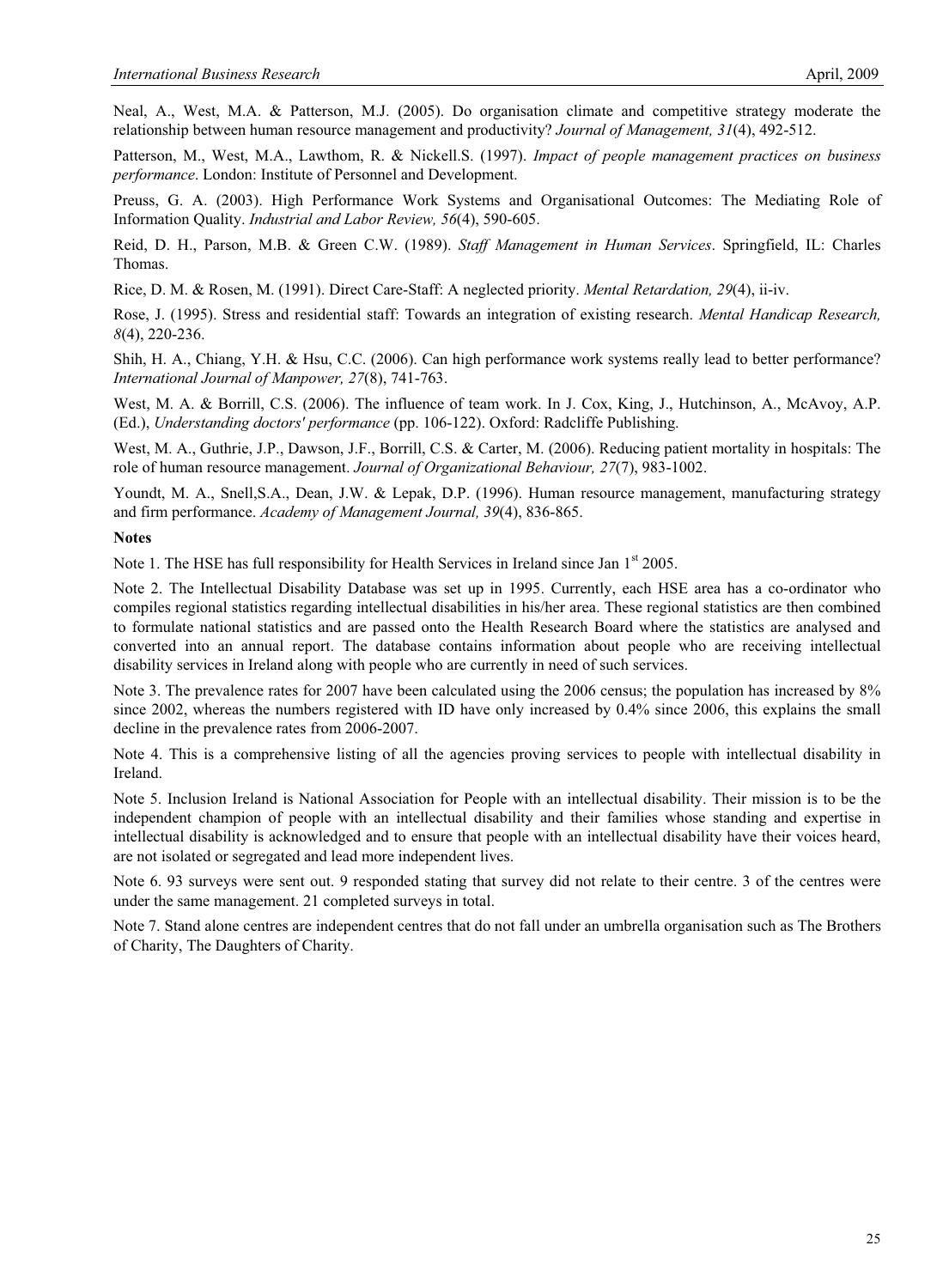|  |  | Table 1. Recent Trends within the IDC Sector in Ireland (2003-2007) |  |  |
|--|--|---------------------------------------------------------------------|--|--|
|--|--|---------------------------------------------------------------------|--|--|

| Year                                                   | 2003   | 2004   | 2005   | 2006   | 2007    |
|--------------------------------------------------------|--------|--------|--------|--------|---------|
| Total number registered on the National                | 25,557 | 25,416 | 24,917 | 25,518 | 25,613  |
| Intellectual Disability Database                       |        |        |        |        |         |
| Total number in receipt of services                    | 23,464 | 23,843 | 24,078 | 24,556 | 24,898  |
|                                                        | 91.8%  | 94%    | 97%    | 96%    | 97%     |
| Total Number in receipt of full-time residential       | 8,092  | 8,093  | 8,073  | 8,181  | 8,262   |
| services                                               |        |        |        |        |         |
| Total number availing of at least one day              | 23,011 | 23,645 | 23,914 | 24,386 | 24,729  |
| programme                                              |        |        |        |        |         |
| Ratio of Males to Females                              | 1.26:1 | 1.28:1 | 1.27:1 | 1.31:1 | 1.29:1  |
| Prevalence rate per 1000 of population                 | 6.52   | 6.49   | 6.36   | 6.51   | 6.04    |
| Prevalence rate for mild intellectual disabilities per | 2.38   | 2.30   | 2.16   | 2.18   | $1.96*$ |
| 1000 of population                                     |        |        |        |        |         |
| Prevalence rate for moderate, severe and profound      | 3.72   | 3.73   | 3.72   | 3.74   | 3.48    |
| intellectual disabilities per 1000 of population       |        |        |        |        |         |

(Adapted from the Intellectual Disability Database Report 2003-2007) (Note 3)

|  |  |  | Table 2. Services offered per centre and average percentage of service is each centre |  |  |  |
|--|--|--|---------------------------------------------------------------------------------------|--|--|--|
|  |  |  |                                                                                       |  |  |  |

| <b>Service Offered</b>                 | Percentage of centres surveyed<br>that offer this service | Average percentage of service<br>users that avail of this service<br>where offered |
|----------------------------------------|-----------------------------------------------------------|------------------------------------------------------------------------------------|
| 7 Day Residential Service              | 90%                                                       | 49%                                                                                |
| 5 Day Residential Service              | 48%                                                       | 6%                                                                                 |
| <b>Community Based Housing</b>         | 52%                                                       | 29%                                                                                |
| Day Services                           | 86%                                                       | 60%                                                                                |
| <b>Training Services</b>               | 57%                                                       | 17%                                                                                |
| Respite Care                           | 67%                                                       | 22%                                                                                |
| Shared Care                            | 19%                                                       | $11\%$                                                                             |
| Home Support Services                  | 38%                                                       | 8%                                                                                 |
| <b>Supported Employment Programmes</b> | 52%                                                       | 12%                                                                                |
| Special School                         | 29%                                                       | 15                                                                                 |
| Other                                  | 38%                                                       | 41                                                                                 |

# Table 3. Recruitment and Selection Issues

| In your centre                                                                                                                | % of respondents who<br>answered ves |
|-------------------------------------------------------------------------------------------------------------------------------|--------------------------------------|
| Were employees administered one or more employment tests?                                                                     | $14\%$ (n=3)                         |
| Were employees hired on the basis of intensive recruiting efforts resulting in many<br>qualified applicants?                  | $57\%$ (n=12)                        |
| Do any employees hold non-entry jobs as a result of internal promotions as opposed to<br>hired from outside the organisation? | $38\%$ (n=8)                         |
| Do any employees hold non-entry jobs due to promotion based upon merit or<br>performance as opposed to seniority              | $48\%$ (n=10)                        |
| Do any employees have the opportunity to apply for promotion                                                                  | $62\%$ (n=13)                        |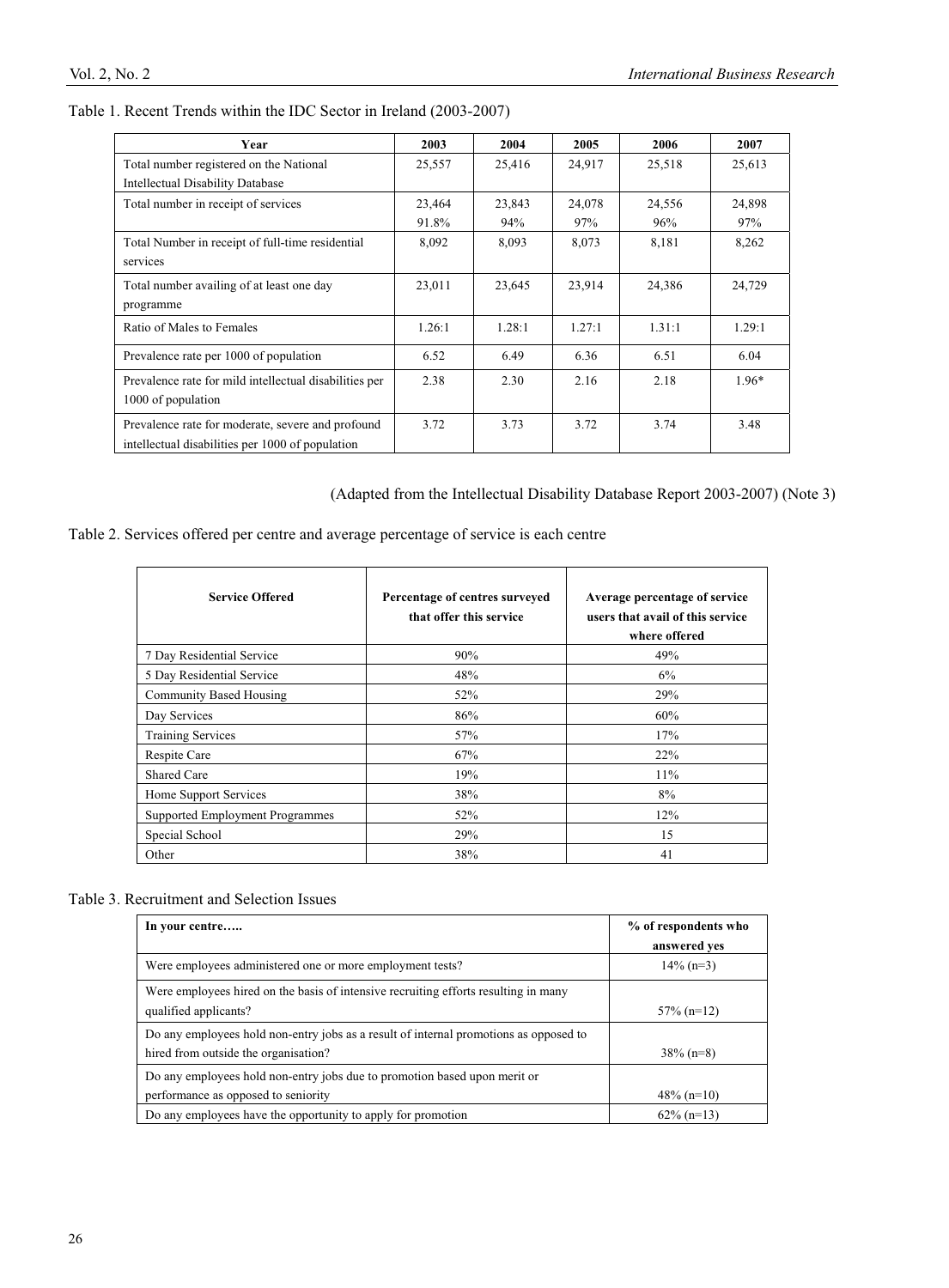#### Table 4. Performance and Reward Management

| Please answer yes or no to the following statements.                                    | % of respondents who<br>answered yes |
|-----------------------------------------------------------------------------------------|--------------------------------------|
| Are employees given feedback on the quality of care they provide to service users?      | $71(n=15)$                           |
| Do employees receive pay that is partially determined by a person's skills or knowledge |                                      |
| level as opposed to the particular job they hold?                                       | $19(n=4)$                            |
| Are employees guaranteed continued employment based on performance?                     | 48 $(n=10)$                          |
| Are employees given rewards based on seniority?                                         | $19(n=4)$                            |
| Are employees given extra responsibility based on courses they have completed?          | $24(n=5)$                            |
| Are employees rewarded based on loyalty to the organisation?                            | $14(n=3)$                            |
| Do employees have access to a formal grievance/complaints procedure?                    | $81(n=17)$                           |

#### Table5. Flexible Work Arrangements

| <b>Flexible work arrangement</b>  | % of centres that offer this arrangement |  |  |
|-----------------------------------|------------------------------------------|--|--|
| Flexi-time                        | $43\%$ (n=9)                             |  |  |
| Reduced hours of work             | $90\%$ (n=19)                            |  |  |
| Annualised work hours             | $24\%$ (n=5)                             |  |  |
| Work only during school term time | $24\%$ (n=5)                             |  |  |
| Job-sharing                       | $71\%$ (n=14)                            |  |  |
| Parental leave                    | $90\%$ (n=19)                            |  |  |

# Table 6. Training Offered

| Type of training                                                     | % of centres that offer this training |
|----------------------------------------------------------------------|---------------------------------------|
| Health and Safety                                                    | $52(n=11)$                            |
| Manual Handling                                                      | 43 $(n=9)$                            |
| Abuse guidelines                                                     | $52(n=11)$                            |
| Basic life support                                                   | $29(n=6)$                             |
| What to do if there is a major incident or emergency                 | $38(n=8)$                             |
| How to prevent or handle violence and aggression to either employee, |                                       |
| patients or service users (e.g. TMAV training)                       | 43 $(n=9)$                            |
| Infection control (e.g. guidance on hand washing)                    | $71(n=15)$                            |
| How to handle confidential information about service users           | $52(n=11)$                            |



Figure 1. Breakdown of Severity of Intellectual Disability among Respondent Centres